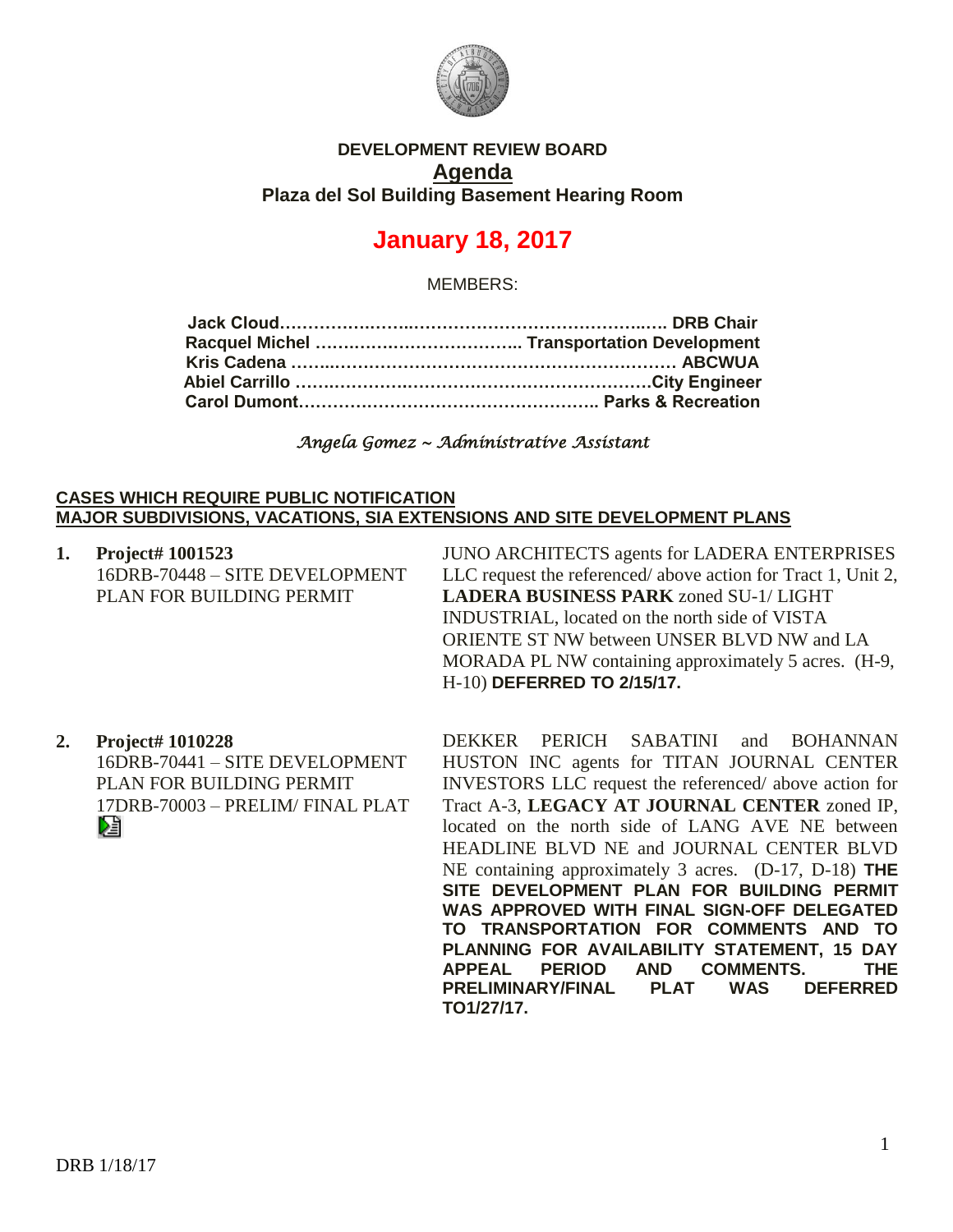**3. Project# 1010879** 16DRB-70447 VACATION OF PUBLIC RIGHT-OF-WAY

CONSENSUS PLANNING agents for TITAN DEVELOPMENT/CEDAR INVESTORS LLC request the referenced/ above action for a portion of MULBERRY STREET NE, COPPER AVENUE NE and CEDAR STREET NE adjacent to Block 5, **BROWNEWELL & LAIL'S ADDITION** zoned SU-2/ CMU, located on the north side of CENTRAL AVE NE, east of I-25. (K-15) **THE VACATION WAS RECOMMENDED FOR APPROVAL BY CITY COUNCIL BASED ON EXHIBIT B IN THE PLANNING FILE PER SECTION 14-14-7-2(A) (1) AND (B) (1)(3) OF THE SUBDIVISION ORDINANCE.**

**4. Project# 1000922** 16DRB-70322 - PRELIMINARY PLAT 16DRB-70323 TEMPORARY DEFERRAL OF SIDEWALK CONSTRUCTION

WILSON & COMPANY agents for ELK HAVEN LLC request the referenced/ above actions for Tract B-2, **LA CUENTISTA SUBDIVISION** zoned SU-2/ VCUR, located on the north side of ROSA PARKS RD NW between AZUCENA PL NW and CALLE PLATA NW containing approximately 11.19 acres. (C-10) *[Deferred from 9/28/16, 10/26/16, 11/30/16, 1/4/17]* **WITH THE SIGNING OF THE INFRASTRUCTURE LIST DATED 1/18/17 AND WITH AN APPROVE/D GRADING AND DRAINAGE PLAN ENGINEER STAMP DATED 1/3/17, THE PRELIMINARY PLAT WAS APPROVED. THE TEMPORARY DEFERRAL OF CONSTRUCTION OF SIDEWALKS ON THE INTERIOR STREETS WAS APPROVED AS SHOWN ON EXHIBIT IN THE PLANNING FILE.** 

### **MINOR PLATS, FINAL (MAJOR) PLATS, AMENDED PLATS AND PLANS**

**5. Project# 1001754**

17DRB-70002 MINOR - PRELIMINARY/ FINAL PLAT APPROVAL

CARTESIAN SURVEYS INC agent(s) for WEINGARTEN REALTY INVESTORS request(s) the above action(s) for all or a portion of Lot(s) A-1 AND A-4, **NORTH TOWN PLAZA** zoned SU-1, located on WYOMING BETWEEN ACADEMY AND CUBERO NE containing approximately 13.9218 acre(s). (E-19) **THE PRELIMINARY/FINAL PLAT WAS APPROVED WITH FINAL SIGN OFF DELEGATED TO PLANNING FOR AGIS DXF.**

**6. Project# 1006201** 17DRB-70004 MAJOR - FINAL PLAT APPROVAL<sup>2</sup>

BOHANNAN HUSTON INC agent(s) for SC3 DEVELOPMENT request(s) the above action(s) for all or a portion of Tract(s) D, **BULK LAND PLAT FOR MESA DEL SOL INNOVATION PARK II** zoned PC, located on NORTHWEST CORNER OF HAWKING DRIVE AND CRICK AVE containing approximately 80 acre(s). (Q-16) **THE FINAL PLAT WAS APROVED WITH FINAL SIGN-OFF DELEGATED TO WATER AUTHORITY FOR COMMENTS AND TO PLANNING FOR AGIS DXF AND UTILITY COMPANIES SIGNATURES.**